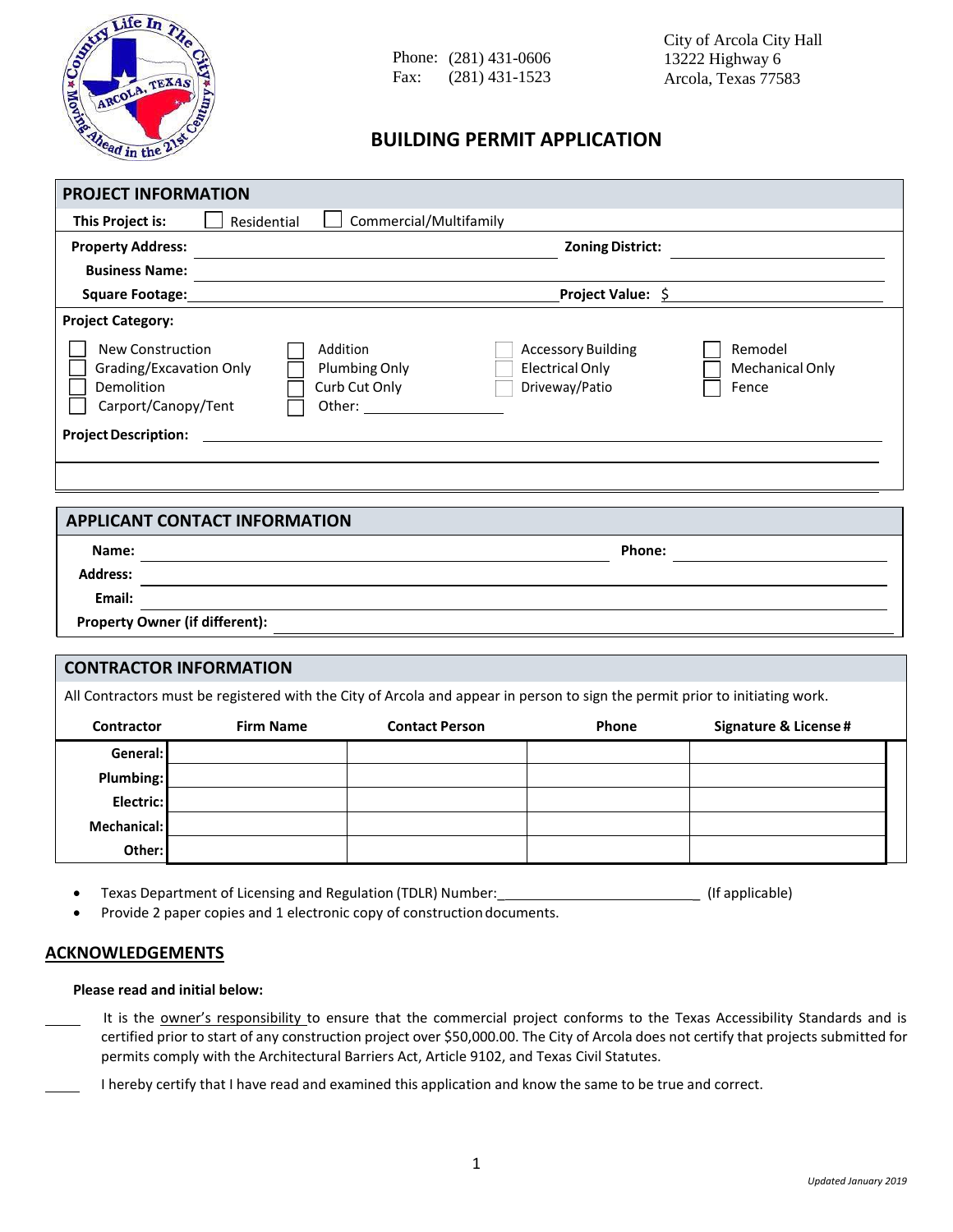

Phone: (281) 431-0606 13222 Highway 6<br>Fax: (281) 431-1523 Arcola, Texas 775

City of Arcola City Hall Arcola, Texas 77583

# **BUILDING PERMIT APPLICATION**

## **ACKNOWLEDGEMENTS (Continued)**

#### **Please read and initial below:**

| I have read and understand the codes and all provisions of laws and ordinances governing this type of work will be compiled<br>with whether specified herein or not                                                                      |
|------------------------------------------------------------------------------------------------------------------------------------------------------------------------------------------------------------------------------------------|
| The granting of a permit does not presume to give authority to violate or cancel the provisions of any other federal, state, or<br>local law regulating construction or the performance of construction.                                 |
| Signatures below constitute the agreement to hold the City of Arcola staff or representative harmless for any omissions or<br>deficiency created by the above construction.                                                              |
| I will not allow the subject property to be occupied until the City of Arcola has approved and completed all final inspections.                                                                                                          |
| A permit becomes null and void if work or construction authorized is not commenced within 180 days or if construction or<br>work is suspended or abandoned for a period of 180 days at any time after work is commenced.                 |
| All permits will require a final inspection.                                                                                                                                                                                             |
| At the completion of construction and before a certificate of occupancy is issued the owner will provide a letter to the City of<br>Arcola stating that all construction is complete in accordance with all city and state requirements. |
| It is the responsibility of the applicant to notify the City of Arcola for all inspections required by the City.                                                                                                                         |
|                                                                                                                                                                                                                                          |

## **I have read and understand the supplemental information on this application.**

**Signature Date:**

| <b>FOR OFFICE USE ONLY</b>                                 |     |    |              |  |                |  |           |  |
|------------------------------------------------------------|-----|----|--------------|--|----------------|--|-----------|--|
| Approved?                                                  | Yes | No | Approved By: |  | Date Approved: |  | Permit #: |  |
| <b>Reason for Decline:</b>                                 |     |    |              |  |                |  |           |  |
| Received By:<br>Permit Fee:<br>Receipt #:<br>Payment Date: |     |    |              |  |                |  |           |  |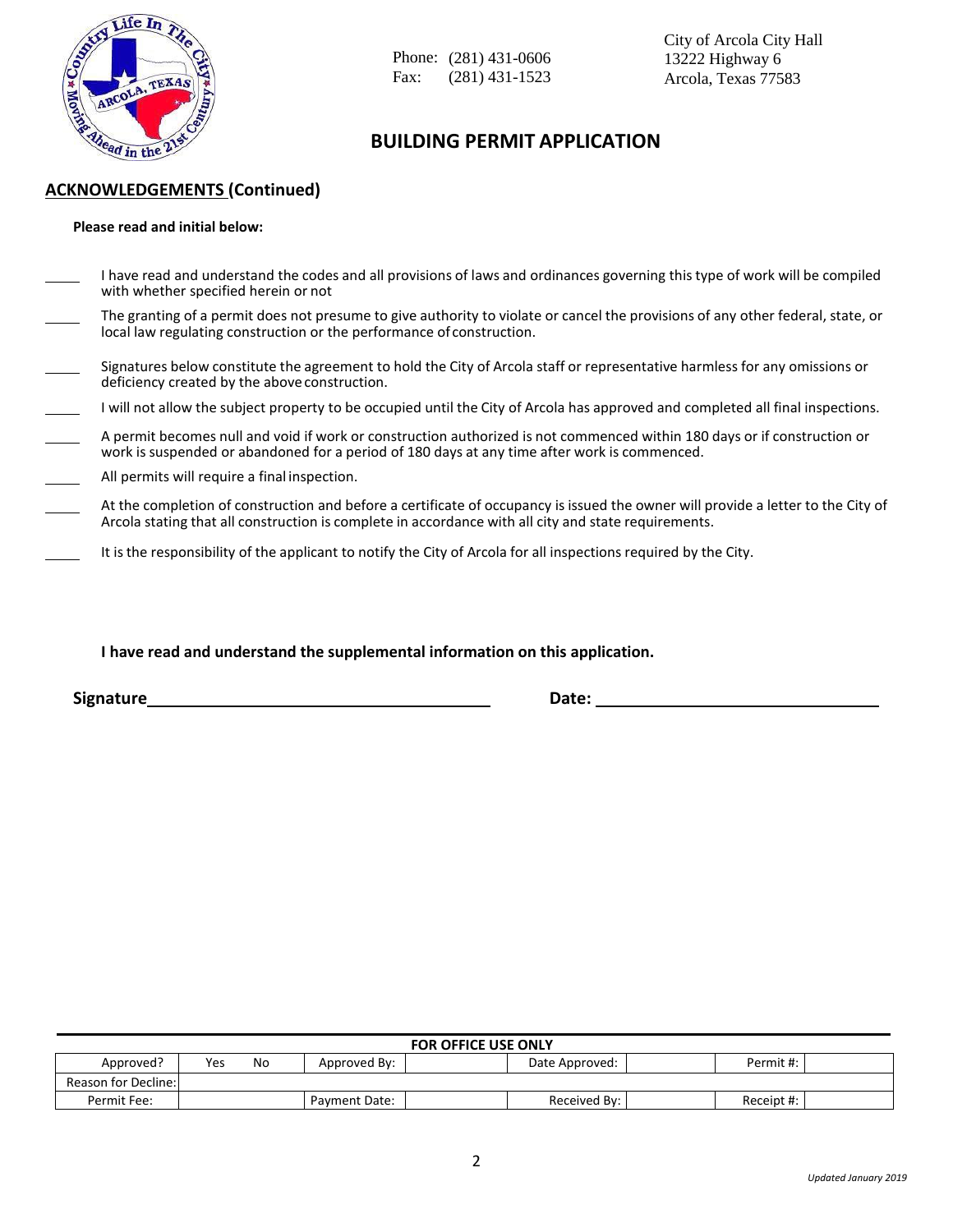

## **CITY OF ARCOLA** BUILDING PERMIT APPLICATION – SUBMITTAL CHECKLIST COMMERCIAL AND MULTI-FAMILY

# **WHEN IS A BUILDING PERMIT REQUIRED?**

A building permit is required to erect, construct, enlarge, add to, alter, repair, replace, improve, remove, install, or maintain any structure or building. This includes accessory buildings such as storage sheds, garages or carports, etc.

## **ALL CONSTRUCTION WORK MUST CONFORM TO THE REQUIREMENTS OF THE FOLLOWING CODES:**

2015 International Building Code (IBC) 2015 International Existing Building Code (IEBC) 2015 International Fire Code (IFC) 2015 International Plumbing Code (IPC) 2015 International Residential Code for One and Two-Family Dwellings (IRC) 2015 International Energy Conservation Code (IECC) 2014 National Electrical Code (NEC)

## **WHEN APPLYING FOR A COMMERCIAL BUILDING PERMIT:**

**SUBMIT ONE (1) COPY OF FILED PLAT**– All new construction or new additions require the lot be platted prior to issuing a building permit.

### **ASBESTOS COMPLIANCE STATEMENT**

## **COMPLETE COMMERCIAL/MULTI-FAMILY BUILDING PERMIT APPLICATION INCLUDING LIST OF CONTRACTORS**

**TWO (2) PAPER SETS OF PLANS, PLUS ONE (1) ELECTRONIC COPY IN .PDF FORMAT** S*igned and sealed by a Texas registered architect/engineer if applicable*. *Drawings should be complete and drawn to a common scale (such as 1/4"per foot, 1"=10', etc.) should include the date the site plan was prepared and the following information:*

Civil Plan information: (not required for interior alterations)

- Include building and tenant location(s) for addressing purposes
- $\Box$  North arrow and date the site plan was prepared
- Size, shape, and dimensions of the platted lot
- Location and width of all easements
- Location of building setback lines
- $\Box$  Location and dimensions of all proposed and existing buildings (if any)
- Exact distance the proposed building will be from the platted lot lines
- $\Box$  Height of all proposed buildings
- Location and dimensions of all existing and proposed off-street parking areas including:
- Location and dimensions of all existing and proposed driveways including width and curb radius
- Location and dimensions of off-street parkingstalls
- Width of traffic aisles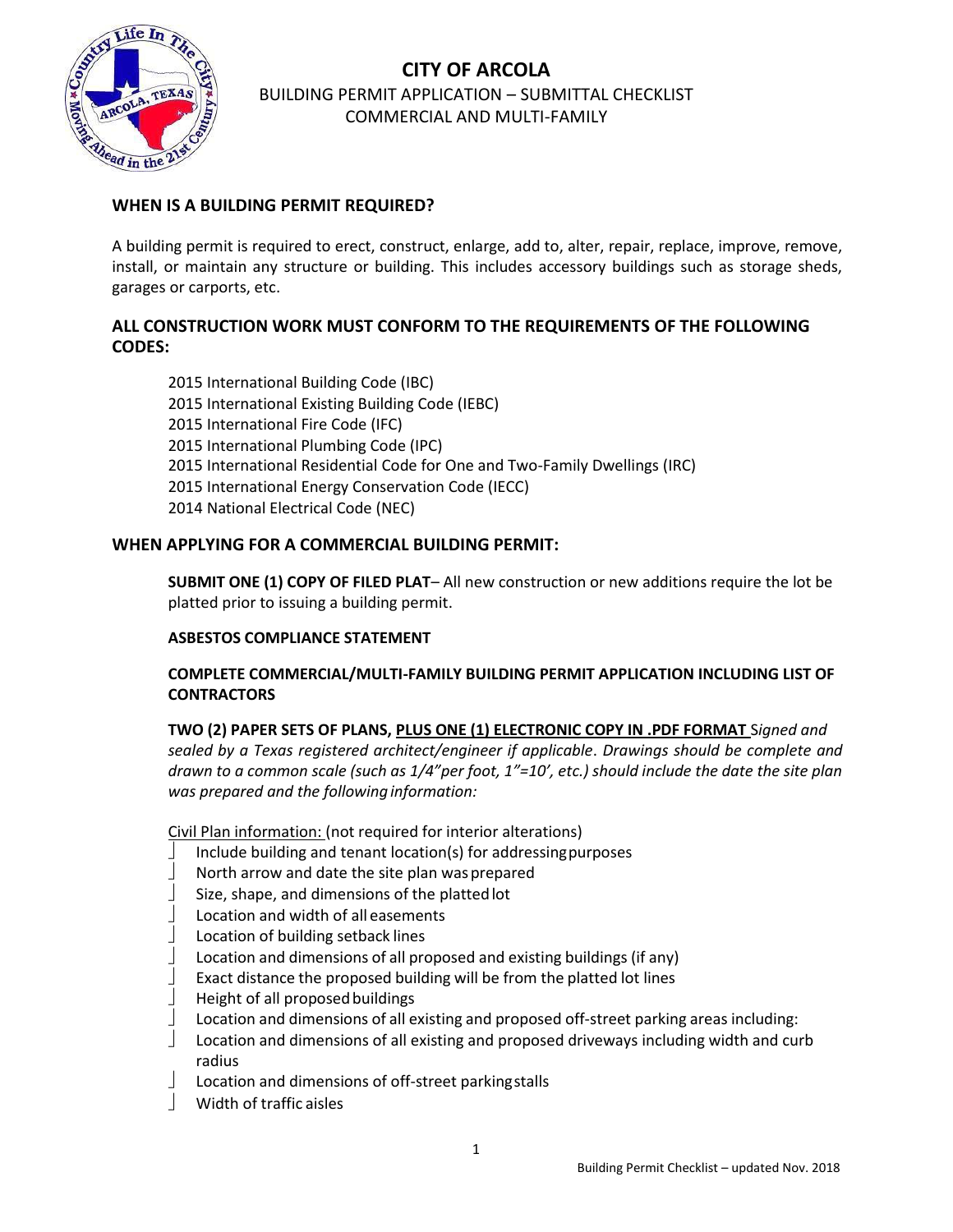- Location and dimensions of off-street loadingareas
- Location of trash receptacles
- Location and width of any landscaped parkway adjacent to the street
- Pavement design report for parkingareas
- Names and width of adjacent street rights-of way, and width of street pavement
- Location and circumference of existing trees
- $\Box$  Location of nearest fire hydrants
- Location of existing and proposed exterior lighting, heights of poles, and sizes and number of fixtures
- Location and size of adjacent public water and sewer lines
- $\Box$  Location and size of water and sewer taps, water meter, and on-site utility lines
- Location and elevation of 100 year flood plain, if applicable (see FIRM maps published by FEMA)
- $\Box$  Surface drainage plan
- $\Box$  General notes to be included in summary table on site plan:
	- ◻ Total land area in acres on square feet
	- ◻ Total building area in square feet
	- ◻ Total square feet of building addition
	- $\Box$  Percentage of land covered by buildings

### Drainage Plans, Calculations, and Geotechnical Report

- Primary and secondary systems
- Gutter and downspout
- Storm water flow direction
- Pond/swale cross-section detail, exfiltration system details
- Storm water management system details
- Brazoria County Drainage District No. 5 Approval

### Erosion and Sedimentation Control Plan

- $\Box$  Grading plan with pavement section details (Show existing site grade and proposed site grade)
- Erosion control device details

### Architectural information:

- Key plan showing location in building (alterations only)
- Floor plan showing existing/demolition and proposed construction (identify use of all rooms)
- $\Box$  Door and window schedule (include hardware and identify fire rating)
- Interior finish schedule
- Fire resistance rating details, if applicable (walls, floor/ceiling, roof/ceiling, structural)
- Stairway/guardrail/handrail details (tread/riser/picket spacing/extensions)
- Exterior elevations (New Construction and Additionsonly)

Structural information: (New Construction and Additions only)

- Design criteria (soils data, live and dead loads, wind loads, etc.)
- Foundation plan and details
- Framing plans (walls, columns, wind bracing, floors, ceilings, roof)
- Truss drawings can be submitted any time before framing inspection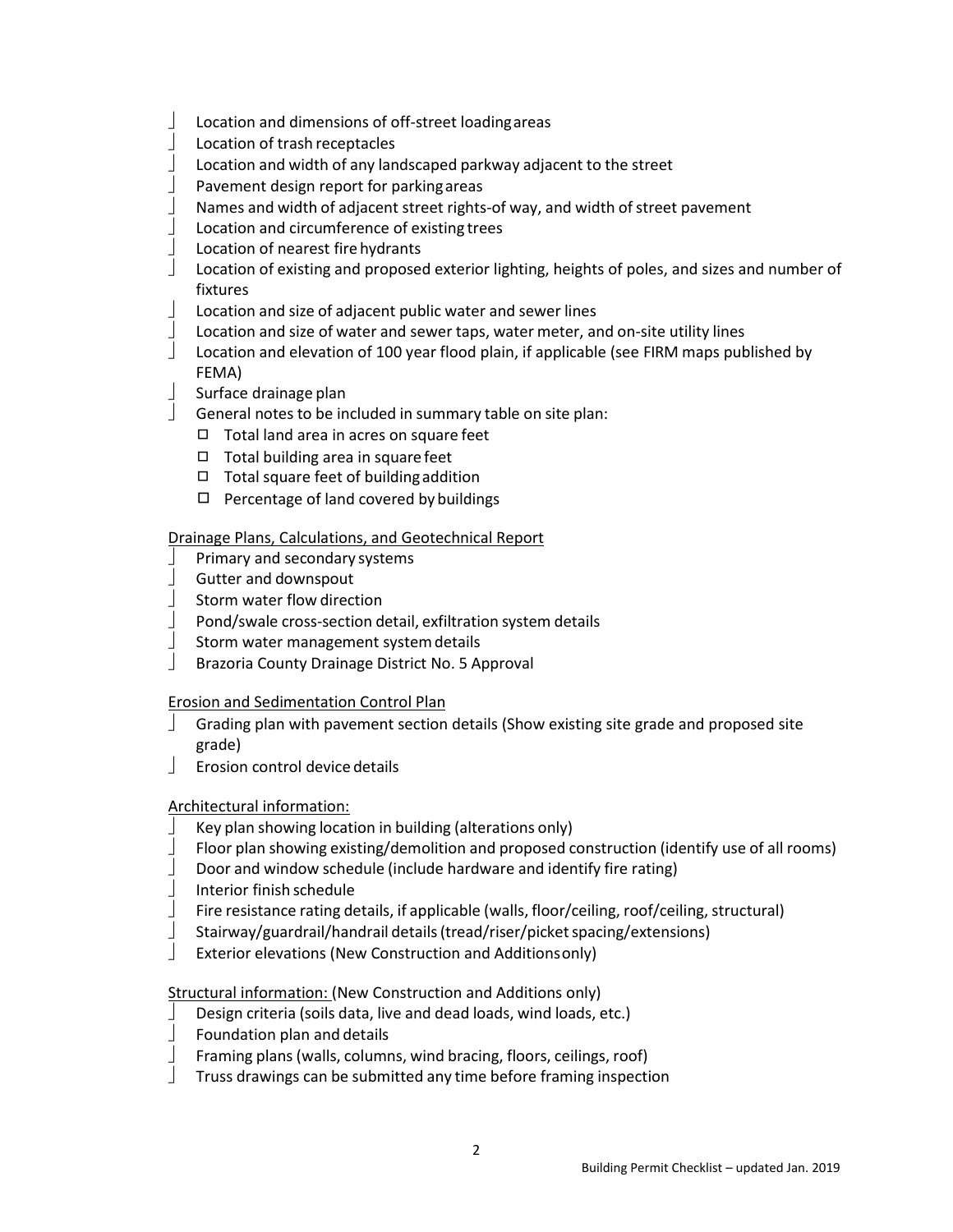Plumbing information: (water, sewer, roof drains, gas)

- $\Box$  Floor plan and riser diagram with all fixtures and piping
- $\Box$  Fixture schedule and material specifications (including water heaters and interceptors)
- ◻ Roof drain and over flow size andlocation

Mechanical information: (heating, ventilation, air conditioning)

- $\Box$  Floor plan with all equipment, ducts, dampers, etc.
- $\Box$  Roof plan showing all equipment and exhaust outlets and air intakes
- ◻ Mechanical equipmentschedule (sizes, SEER, gas/electrical demand, etc.)

Electrical information:

- $\Box$  Type, location, and capacity of all service equipment, panels and meters
- $\Box$  Floor plan(s) with all lighting, power, and low voltage outlets, transformers, and other equipment
- $\Box$  Panel schedule(s), riser diagram, service/feeder conductor/conduit sizing, grounding details, etc.

# **Copy of Texas Accessibility Standards (TAS) Architectural Plan Review Application (for projects fifty thousand (\$50,000) or more value)**

## **WHAT ARE THE ACCESSIBILITY PLAN REVIEW REQUIREMENTS?**

If a building or building remodel project has an estimated construction cost of fifty thousand (\$50,000.00) dollars or more, the owner or the design professional with overall responsibility for the design of the project must submit the plans and specifications for review to the Texas Department of Licensing and Regulation or an Independent Contract Provider. A current list of Independent Contract Providers can be obtained by calling the Texas Department of Licensing and Regulation, Architectural Barriers Division at (877) 278-0999. To search a list on the TDLR website go t[o http://www.license.state.tx.us/LicenseSearch/.](http://www.license.state.tx.us/LicenseSearch/) Copies of the Architectural Barriers Project Registration form may be downloaded from the TDLR website at [http://www.tdlr.state.tx.us/ab/abforms.htm.](http://www.tdlr.state.tx.us/ab/abforms.htm) If you have questions about how the Architectural Barriers Act and Texas Accessibility Standards might affect your building project, call the Texas Department of Licensing and Regulation, Architectural Barriers Division at (877) 278-0999.

### **SUBMIT APPLICATION**:

Submit all the required application materials to the City Secretary at 13222 Highway 6, Arcola, Texas 77583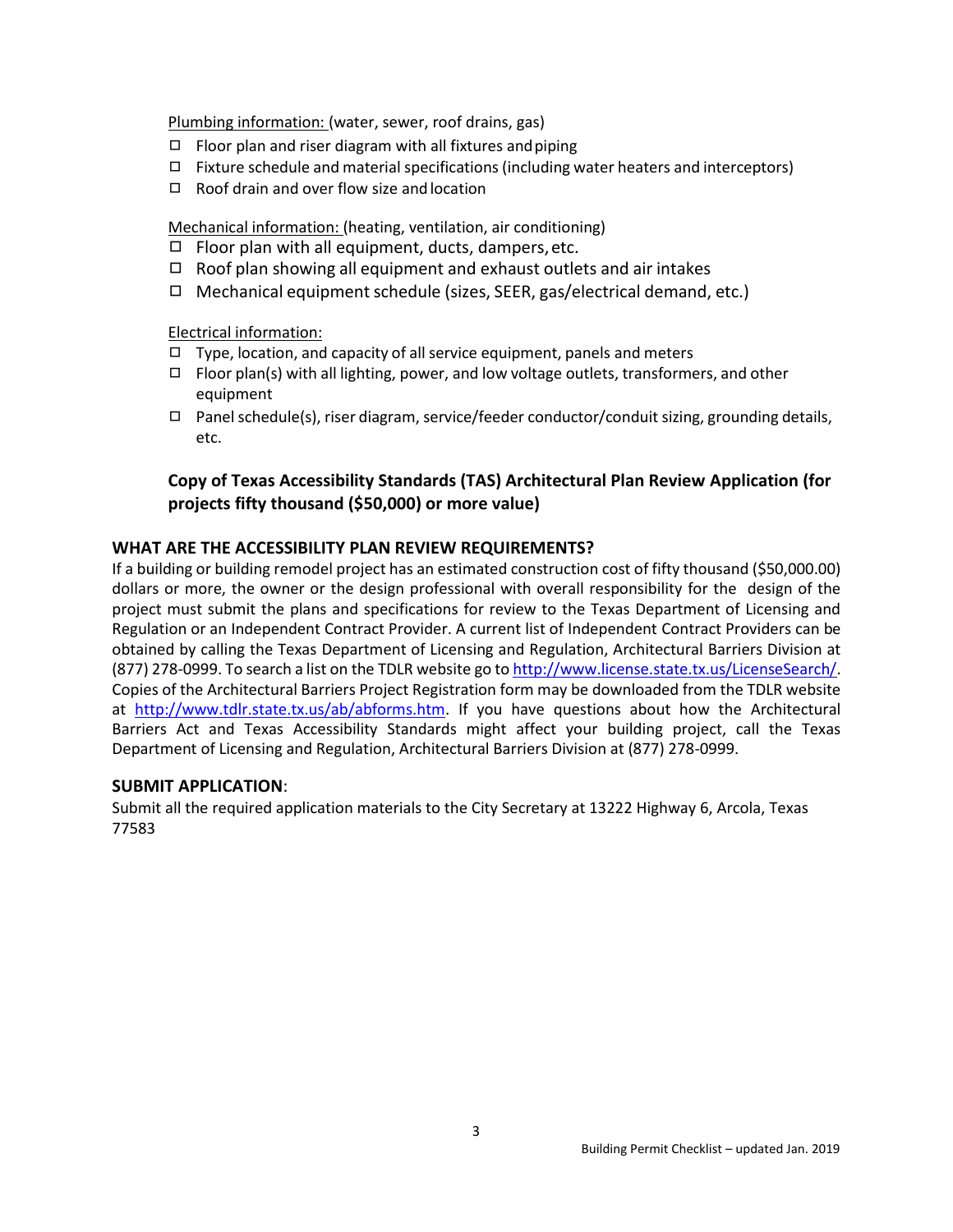## **HOW MUCH DOES A BUILDING PERMIT COST?**

## *Building Plan Review Fee (dollars)*

Building plan review fee will be a minimum of two hundred seventy-five (\$275.00) dollars or twenty-five (25) percent of the building permit fee (whichever is greater). This fee will not be charged when a third party plan reviewer is used. The fee is due at the time of plan submittal. Partial sets of plans will not be accepted.

## *Site Plan Fee (dollars)*

Site plan fee (including civil site work) is two hundred seventy-five (\$275.00) dollars for the first acre or less and an additional thirty (\$30.00) dollars for every acre over one (1). This fee is in addition to the building plan review and will be charged when a third party plan reviewer and inspection company is used.

The following fees apply to all building permit applications:

| <b>Total Project Valuation (dollars)</b> | Fee                                                                                                                                         |
|------------------------------------------|---------------------------------------------------------------------------------------------------------------------------------------------|
| \$1,000.00 and less                      | \$50.00                                                                                                                                     |
| \$1,001.00 to \$50,000.00                | \$50.00 for the first \$1,000.00 plus \$15.00 for<br>each additional thousand or fraction thereof, up<br>to and including \$50,000.00       |
| \$50,001.00 to \$100,000.00              | \$700.00 for the first \$50,000.00 plus \$15.00 for<br>each additional thousand or fraction thereof, up<br>to and including $$100,000.00$   |
| \$100,001.00 to \$500,000.00             | \$1,000.00 for the first \$100,000.00 plus \$10.00<br>for each additional thousand or fraction thereof,<br>up to and including \$500,000.00 |
| \$500,001.00 and up                      | \$1,500.00 for the first \$500,000.00 plus \$10.00<br>for each additional thousand or fraction thereof                                      |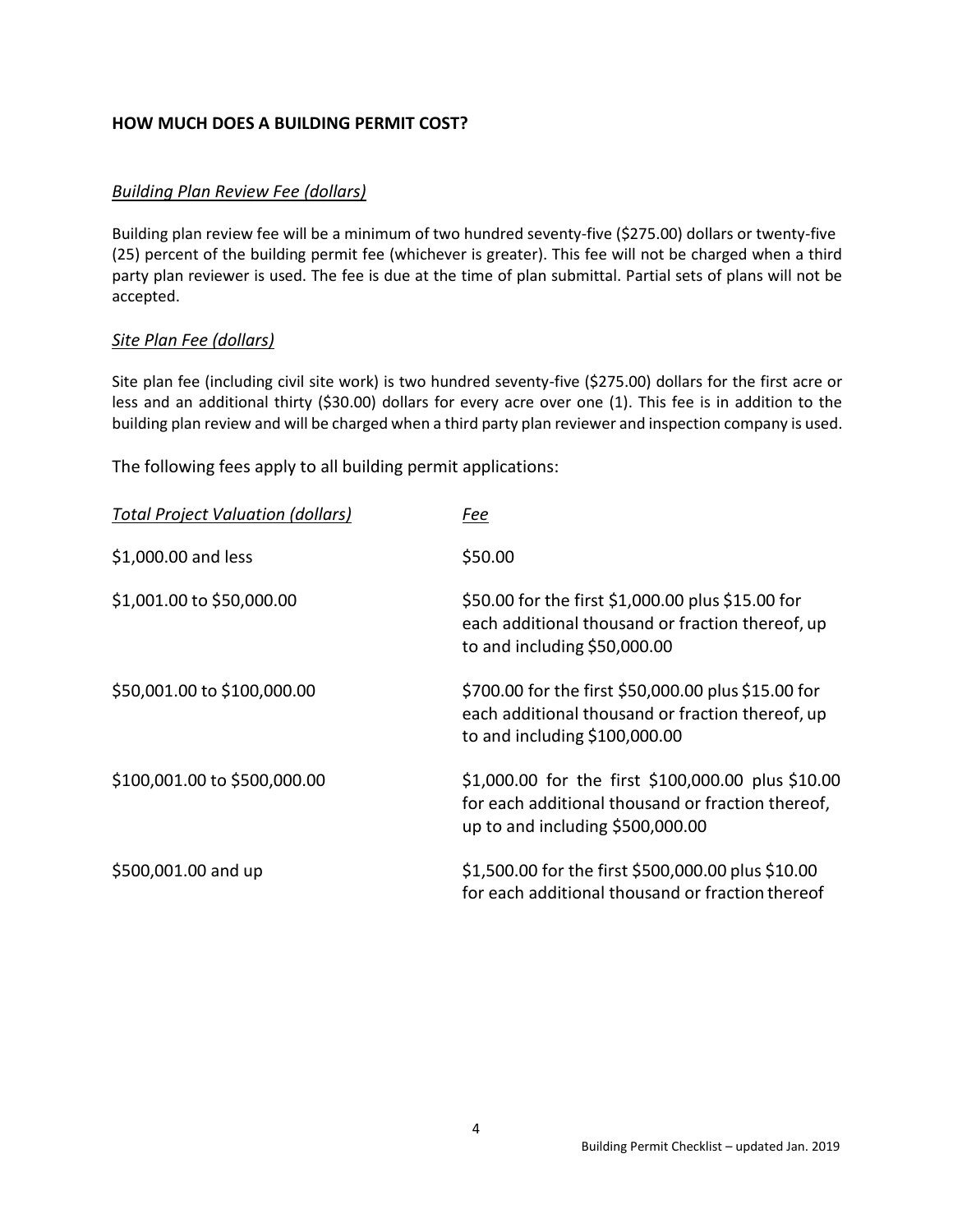

# **ASBESTOS COMPLIANCE STATEMENT**

| Project Name: _ |  |  |  |
|-----------------|--|--|--|
|                 |  |  |  |
|                 |  |  |  |

Project Address: No. 1996. The Contract of the Contract of the Contract of the Contract of the Contract of the Contract of the Contract of the Contract of the Contract of the Contract of the Contract of the Contract of the

Pursuant to Senate Bill 509 of the 77<sup>th</sup> Legislature of the State of Texas, I hereby certify that the above referenced building is in compliance with all aspects of the National Emissions Standards for Hazardous Air Pollutants and the Texas Asbestos Health Protection Act.

Signed: with the state of the state of the state of the state of the state of the state of the state of the state of the state of the state of the state of the state of the state of the state of the state of the state of t

Date: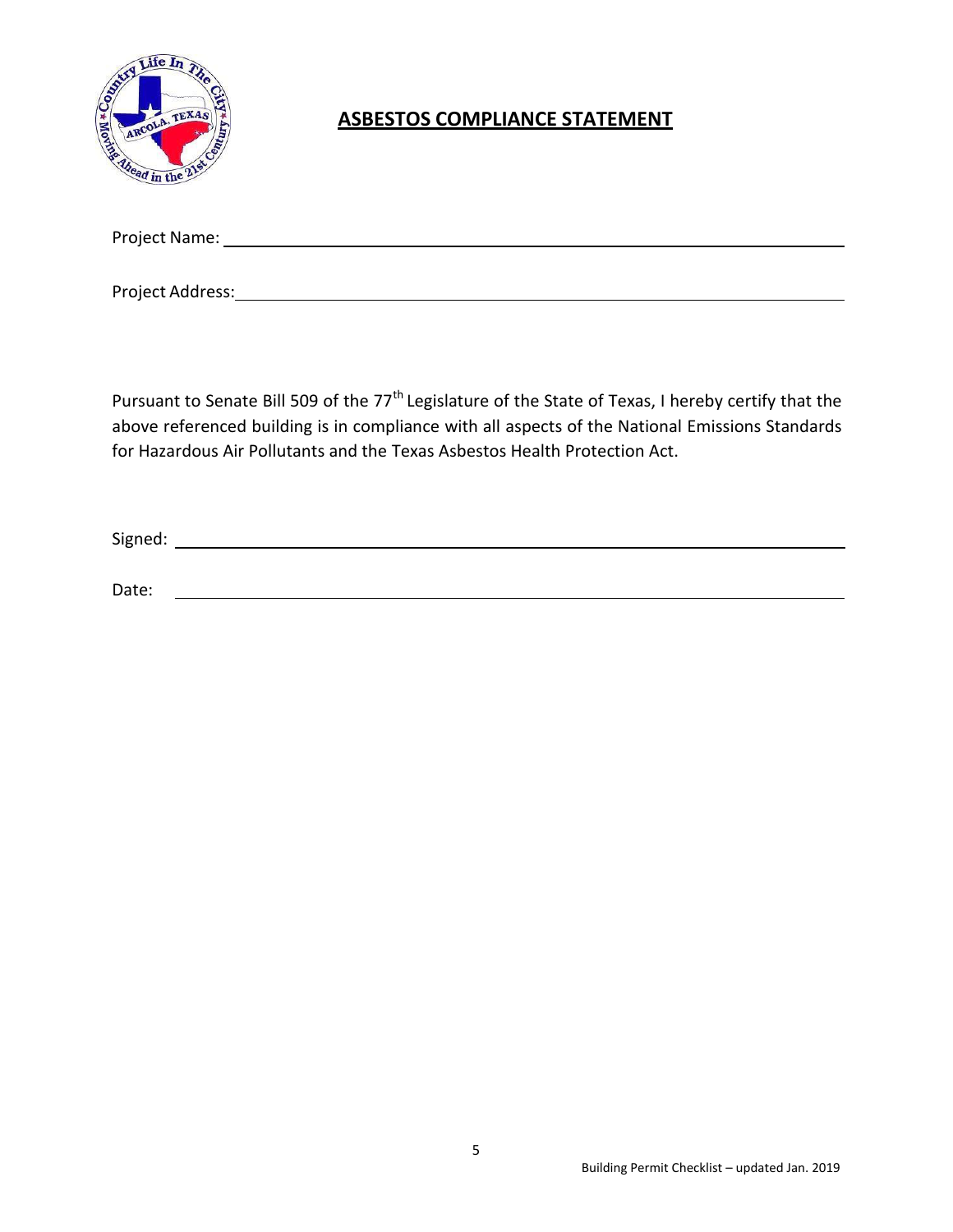## DEVELOPMENT PERMIT APPLICATION

## **\$125.00** PERMIT FEE

|        | <b>STATE OF TEXAS</b><br>COUNTY OF                                                                                                                                                                                                                                                                                                                                                                                                                                                                                                                                                                                                                                      | ş<br>ş               |            |                                                  |                                                          |                      |
|--------|-------------------------------------------------------------------------------------------------------------------------------------------------------------------------------------------------------------------------------------------------------------------------------------------------------------------------------------------------------------------------------------------------------------------------------------------------------------------------------------------------------------------------------------------------------------------------------------------------------------------------------------------------------------------------|----------------------|------------|--------------------------------------------------|----------------------------------------------------------|----------------------|
|        | APPLICATION NUMBER                                                                                                                                                                                                                                                                                                                                                                                                                                                                                                                                                                                                                                                      | ş                    |            |                                                  |                                                          |                      |
| 1.     | NAME OF APPLICANT:<br><b>MAILING ADDRESS:</b>                                                                                                                                                                                                                                                                                                                                                                                                                                                                                                                                                                                                                           |                      |            |                                                  |                                                          |                      |
| 2.     | LOCATION OF PROPERTY (complete as appropriate)<br>If located in a subdivision:                                                                                                                                                                                                                                                                                                                                                                                                                                                                                                                                                                                          |                      |            |                                                  |                                                          |                      |
|        | Name of Subdivision                                                                                                                                                                                                                                                                                                                                                                                                                                                                                                                                                                                                                                                     | Section No.          | Block No.  | Lot No.                                          |                                                          |                      |
|        | If NOT located in subdivision:                                                                                                                                                                                                                                                                                                                                                                                                                                                                                                                                                                                                                                          |                      |            |                                                  |                                                          |                      |
|        | Name and No. of Survey/Abstract<br>Location Description (Attach a vicinity map)                                                                                                                                                                                                                                                                                                                                                                                                                                                                                                                                                                                         |                      |            | Acreage                                          |                                                          |                      |
| 3.     | NATURE OF PROPOSED DEVELOPMENT (check and complete all that apply)                                                                                                                                                                                                                                                                                                                                                                                                                                                                                                                                                                                                      |                      |            |                                                  |                                                          |                      |
|        | () Residential                                                                                                                                                                                                                                                                                                                                                                                                                                                                                                                                                                                                                                                          | () Placement of Fill | $()$ Other |                                                  |                                                          |                      |
|        | () Alteration of a Natural Waterway or Drainage Course                                                                                                                                                                                                                                                                                                                                                                                                                                                                                                                                                                                                                  |                      |            |                                                  |                                                          |                      |
|        | () Non-Residential                                                                                                                                                                                                                                                                                                                                                                                                                                                                                                                                                                                                                                                      |                      |            |                                                  |                                                          |                      |
|        | () New Construction                                                                                                                                                                                                                                                                                                                                                                                                                                                                                                                                                                                                                                                     |                      |            | () Substantial Improvement to Existing Structure |                                                          |                      |
| occur. | hazards to proposed developments are considered reasonable and accurate for regulatory purposes and are based on the best available<br>scientific and engineering data. On rare occasions greater floods can and will occur and flood heights may be increased by man-made<br>or natural causes. Issuance of an exemption certificate does not imply that developments outside the identified areas of special flood hazard<br>will be free from flooding or flood damage. Issuance of an exemption certificate shall not create Liability on the part of the<br>-Floodplain Administrator or any officer or employee of - - in the event flooding or flood damage does |                      |            |                                                  |                                                          |                      |
|        | Additional federal, state or local, permits may be required.                                                                                                                                                                                                                                                                                                                                                                                                                                                                                                                                                                                                            |                      |            |                                                  |                                                          |                      |
|        |                                                                                                                                                                                                                                                                                                                                                                                                                                                                                                                                                                                                                                                                         |                      |            |                                                  | Date:                                                    |                      |
| 4.     | APPLICANT MUST ATTACH: (1) PLANS, AS REQUIRED ART. 4, SEC. C. OF THE FLOODPLAIN DAMAGE<br>PREVENTION ORDINANCE, AND (2) THE OTHER ITEMS MENTIONED IN SUCH ART. 4, SEC. C. APPLICANT<br>MUST PROMPTLY PROVIDE OTHER INFORMATION AS THE ADMINISTRATOR MAY REASONABLY<br>REQUEST.                                                                                                                                                                                                                                                                                                                                                                                          |                      |            |                                                  |                                                          |                      |
|        | FOR USE BY FLOODPLAIN ADMINISTRATOR                                                                                                                                                                                                                                                                                                                                                                                                                                                                                                                                                                                                                                     |                      |            |                                                  |                                                          |                      |
|        | Is the property located in an identified flood hazard area?<br>Is the property located in the floodway?                                                                                                                                                                                                                                                                                                                                                                                                                                                                                                                                                                 |                      |            |                                                  | $(Y)$ Yes<br>(Y)Yes ()No                                 | (No)                 |
|        | FIRM Zone Designation is: FIRM Panel No. Dated                                                                                                                                                                                                                                                                                                                                                                                                                                                                                                                                                                                                                          |                      |            |                                                  |                                                          |                      |
|        |                                                                                                                                                                                                                                                                                                                                                                                                                                                                                                                                                                                                                                                                         |                      |            |                                                  |                                                          |                      |
|        | Is additional information required (including Letter of Map Change)?<br>Ensure that applicant is receiving the necessary federal, state, or local permits.<br>() Variance Issued                                                                                                                                                                                                                                                                                                                                                                                                                                                                                        |                      |            |                                                  | $(Y)$ Yes<br>$(Y)$ Yes                                   | $( )$ No<br>$( )$ No |
|        | () Permit Application Approved<br>() Permit Application Denied                                                                                                                                                                                                                                                                                                                                                                                                                                                                                                                                                                                                          |                      |            |                                                  |                                                          |                      |
|        |                                                                                                                                                                                                                                                                                                                                                                                                                                                                                                                                                                                                                                                                         |                      |            |                                                  | Date: $\frac{1}{\sqrt{1-\frac{1}{2}} \cdot \frac{1}{2}}$ |                      |
|        |                                                                                                                                                                                                                                                                                                                                                                                                                                                                                                                                                                                                                                                                         |                      |            |                                                  |                                                          |                      |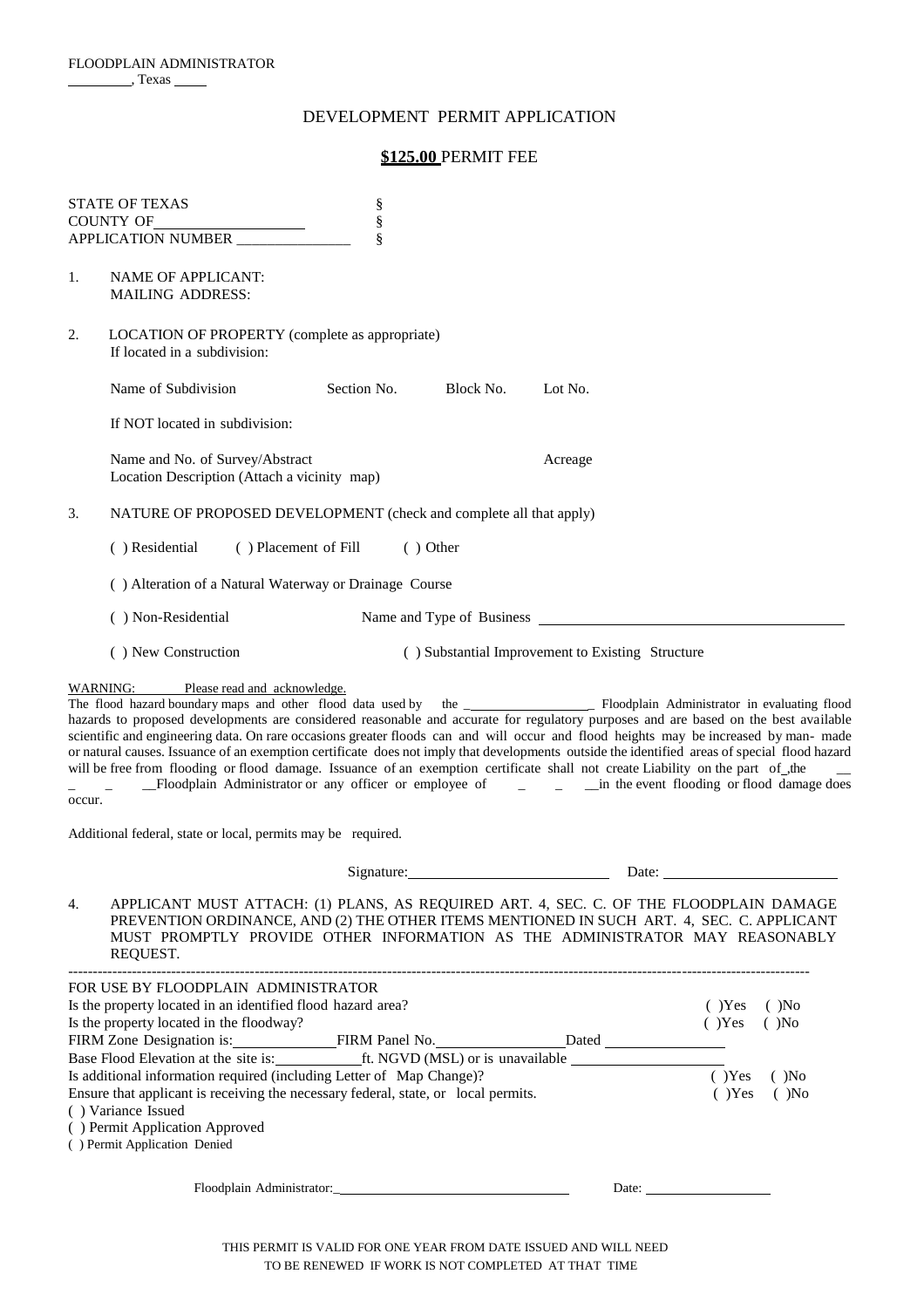#### CITY OF ARCOLA, ("City") Ft. Bend County, Texas

#### COMBINATION APPLICATION FOR PERMIT AND SITE PLAN APPROVAL FOR INST ALLATION, CONSTRUCTION OR ENLARGEMENT OF STRUCTURE, TRAILER OR BUILDING AND/O R CONNECTION OF SAM E TO SEWAGE FACILITY

| SITE:                                                                                                                                                                                                                                                                                                                                                                                                                                                                                                                                                                                                                                                                                                                                                                                                                                                                                                                                                                                                                                                                                                                                                                                                                                                                                                                                                                                                                                                                                                                                                                                                                                                                                                                                                                                                                         | <b>APPLICANT NAME:</b>                                                                                                                                                                                                                                                                                  |                                                                                                                                                                                   |  |  |
|-------------------------------------------------------------------------------------------------------------------------------------------------------------------------------------------------------------------------------------------------------------------------------------------------------------------------------------------------------------------------------------------------------------------------------------------------------------------------------------------------------------------------------------------------------------------------------------------------------------------------------------------------------------------------------------------------------------------------------------------------------------------------------------------------------------------------------------------------------------------------------------------------------------------------------------------------------------------------------------------------------------------------------------------------------------------------------------------------------------------------------------------------------------------------------------------------------------------------------------------------------------------------------------------------------------------------------------------------------------------------------------------------------------------------------------------------------------------------------------------------------------------------------------------------------------------------------------------------------------------------------------------------------------------------------------------------------------------------------------------------------------------------------------------------------------------------------|---------------------------------------------------------------------------------------------------------------------------------------------------------------------------------------------------------------------------------------------------------------------------------------------------------|-----------------------------------------------------------------------------------------------------------------------------------------------------------------------------------|--|--|
| Address:                                                                                                                                                                                                                                                                                                                                                                                                                                                                                                                                                                                                                                                                                                                                                                                                                                                                                                                                                                                                                                                                                                                                                                                                                                                                                                                                                                                                                                                                                                                                                                                                                                                                                                                                                                                                                      | Address:                                                                                                                                                                                                                                                                                                |                                                                                                                                                                                   |  |  |
| Legal description:                                                                                                                                                                                                                                                                                                                                                                                                                                                                                                                                                                                                                                                                                                                                                                                                                                                                                                                                                                                                                                                                                                                                                                                                                                                                                                                                                                                                                                                                                                                                                                                                                                                                                                                                                                                                            | Phone:<br>Contact person:<br>Fax:<br>The Applicant certifies that all information supplied by the Applicant is true and<br>complete. The Applicant is aware of the terms and conditions of the permit, if<br>issued, and agrees to comply with them.                                                    |                                                                                                                                                                                   |  |  |
| <b>APPLICATION FEES*:</b><br>Sanitation fee: \$50.00<br>Code registration fee: \$50.00<br>Site Plan R eview and Inspection Fee:<br>Residential: \$700.00<br>Commercial: See Checklist<br>*NOT REFUNDABLE; NOT                                                                                                                                                                                                                                                                                                                                                                                                                                                                                                                                                                                                                                                                                                                                                                                                                                                                                                                                                                                                                                                                                                                                                                                                                                                                                                                                                                                                                                                                                                                                                                                                                 | The Applicant hereby registers the work described below with the City Secretary<br>and acknowledges that all work must comply Section 6.401 of the City's Code of<br>(including the "International" building codes listed there), as<br>Ordinances<br>applicable.<br>Signed on behalf of the Applicant: |                                                                                                                                                                                   |  |  |
| <b>PERMIT FEES</b>                                                                                                                                                                                                                                                                                                                                                                                                                                                                                                                                                                                                                                                                                                                                                                                                                                                                                                                                                                                                                                                                                                                                                                                                                                                                                                                                                                                                                                                                                                                                                                                                                                                                                                                                                                                                            | Date signed:                                                                                                                                                                                                                                                                                            |                                                                                                                                                                                   |  |  |
| TYPE OF STRUCTURE: ( ) residential building, _______ living units<br>() commercial building,<br>() other building,<br>()trailer,<br>( )other structure: (describe):<br><b>GROSS FLOOR AREA:</b><br><b>PROPOSED USE:</b>                                                                                                                                                                                                                                                                                                                                                                                                                                                                                                                                                                                                                                                                                                                                                                                                                                                                                                                                                                                                                                                                                                                                                                                                                                                                                                                                                                                                                                                                                                                                                                                                       |                                                                                                                                                                                                                                                                                                         | <b>AGE OF STRUCTURE:</b><br>years<br>TYPE OF WORK:<br>( ) new construction,<br>()installation,<br>()enlargement,<br>( ) connection of existing structure,<br>() other (describe): |  |  |
| DATE WORK BEGINS ON STRUCTURE:<br>ATTACHMENTS (all required, EX CE PT for simple connection of existing structure to sanitary sewer, with no construction, enlargement or<br>installation of the structure):<br>() Sealed survey drawing of the site not more than one year old showing: (i) all boundaries, (ii) all existing utilities, vehicular facilities,<br>trailers, buildings and other structures and (iii) all easements (Exception: For projects costing less than \$5000, or not adding<br>more than 50 square feet of building area, the Mayor may accept a non-surveyed drawing of the site).<br>() Sketch (which may be part of the survey drawing) indicating: (i) the exact location of proposed utilities, vehicular facilities, trailers,<br>buildings and other structures, (ii) connection(s) and to public roads or streets, (iii) connections to all utilities (iv) plans and<br>specifications for any new connections to city utilities.<br>() Either: () a duly-issued County or State permit authorizing private sanitary sewage facilities sufficient to serve the structure, trailer or<br>building in question; or () an application for new city utility service (with deposit); or () if there is existing service City service,<br>proof that the service is not subject to termin ation for non-payment, non-compliance with applicable regulations or other reason.<br>() Copies of all other permits, including, if applicable: () water well approval, () health permit, () subdivision plat approval () flood<br>plain approval, () sales and use tax permit showing point of sale in the "City of Arcola, () other (describe)<br><i>Exception:</i> The Mayor may allow such a perm it or approval submitted later, if it is not practicable to obtain it at the time of application.) |                                                                                                                                                                                                                                                                                                         |                                                                                                                                                                                   |  |  |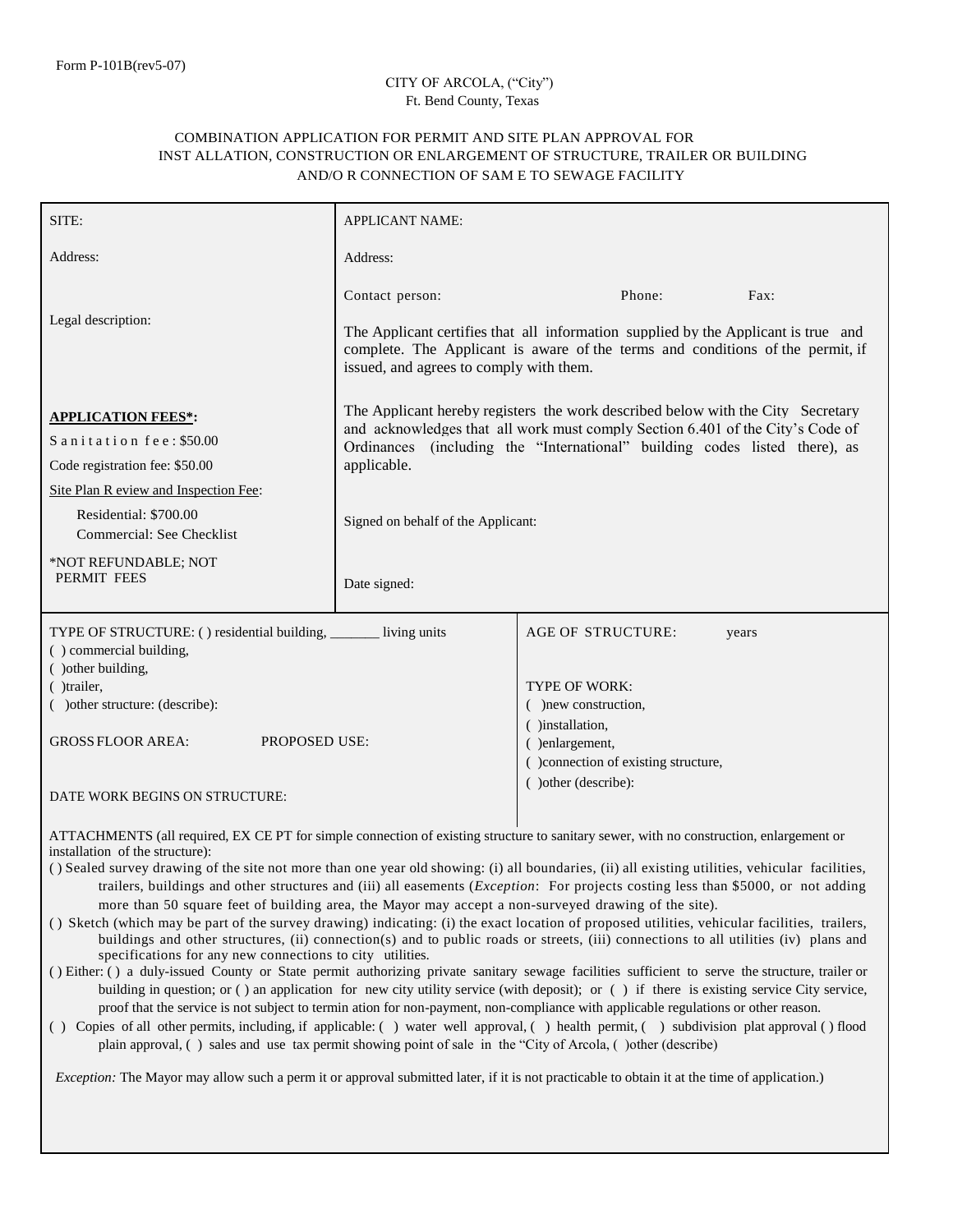#### CITY OF ARCOLA, ("City") Ft. Bend County, Texas

#### PERMIT FOR INSTALLATION, CONSTRUCTION OR ENLARGEMENT OF STRUCTURE, TRAILER OR BUILDING, OR CONNECTION OF SAME TO SEWAGE FACILITY

PE RM IT: Subject to the C ode of Ordinances and all other City, state and county laws, ordinances, rules and regulations, and subject to all terms and conditions of this permit, the City authorizes the Applicant to proceed with the work on the structure at the Site, all as described in the attached application. The special conditions indicated below shall also apply: (check A or B, not both)

- A. ( ) PUBLIC SEW ER IS AVAILABLE. There is a public sanitary sewer available to serve the Site, but to receive service, the Applicant must fill out the standard application for service, get it approved by the City and pay all applicable fees and charges (which are in addition to fees related to this permit). If these steps are not completed within 90 days following the date of this perm it, this perm it is void. In addition:
	- 1. The point of connection to the City's system must be determined by the City and stated in the application for service. It must be inside the public right of way or easement at the front of the Site, unless otherwise expressly approved by the Mayor (as, for example, in the case of private sewer lines that may be authorized in public easements).
	- 2. Applicant must build a proper service line up to the point of connection and must install an Elder valve/cleanout (supplied by the City) at the point of connection (unless otherwise expressly approved by the Mayor). Before covering up any such work the Applicant must arrange for City inspection. The service line remains the Applicant's property, and the Applicant shall maintain them in goo d condition. The Elder valve/cleanout at the point of connection remains the City's property.
	- 3. The Applicant shall not dig up or expose any part of the public sewer system. Exposing them, tapping or connecting may only be done by the City or its contractor.
	- 4. If an extension of the public sewer system is necessary to reach the point of connection, such extension must be completed, accepted by the City' s Mayor of City Council (in writing) and placed in service by the City.
	- 5. In all other respects, the Applicant must comply with the City's rules and ordinances regarding sewer service, plumbing and connections.
	- 6. Other:
- B. ( ) N O PU B LIC SE W E R AVA ILA B LE. No public sanitary sewer is available to serve the Site, and any private sewage system shall be designed, installed and constructed under a lawful State or county perm it and in strict compliance with State and county regulations. This permit expires unless a copy of such permit is filed with the city secretary within 90 days following the date of this perm it.

GENERAL CONDITIONS: The Applicant shall restore any affected public areas within five days following the sta Applicant shall maintain the restored area through the first anniversary of the date of this permit. Applicant shall not cause any unreasonable adverse effect on others, including, for example: effects of noise, vibration, odors, fumes, visual intrusions, flooding, congestion, vehicular traffic, "spillover" parking of vehicles. Applicant shall not cause any nuisance or health hazard.This Permit is nonexclusive, and it does not convey any vested right or property right; it is revocable. This Permit is not assignable; it benefits only the Applicant. The City and the Applicant are not partners or joint ventures. The Applicant is not an agent for the City. The Applicant is independent, controlling all details, methods and techniques of its activities.

DELAYED SUBMISSIONS: The Mayor has determined that is not practicable to obtain the following approvals at the time of application, and the time to submit them is extended until the first City business day preceding the day that the building, structure or trailer is first occupied: ( ) water well permit, ( ) health permit, ( ) subdivision plat approval, ( ) flood plain approval, ( ) sales and use tax permit showing point of sale in the "City of Arcola, ()other \_\_\_\_\_\_\_\_\_\_\_\_\_\_\_\_\_\_\_\_\_\_\_\_\_\_. Failure to submit will be grounds for the Mayor to revoke or suspend this permit or site plan approval.

| SIGNED:<br>, City Secretary                                 | Permit Number:       |
|-------------------------------------------------------------|----------------------|
| SITE PLAN APPROVED:<br>, Mayor                              | Date of this permit: |
| CITY USE ONLY: Additional fees and charges paid (describe): |                      |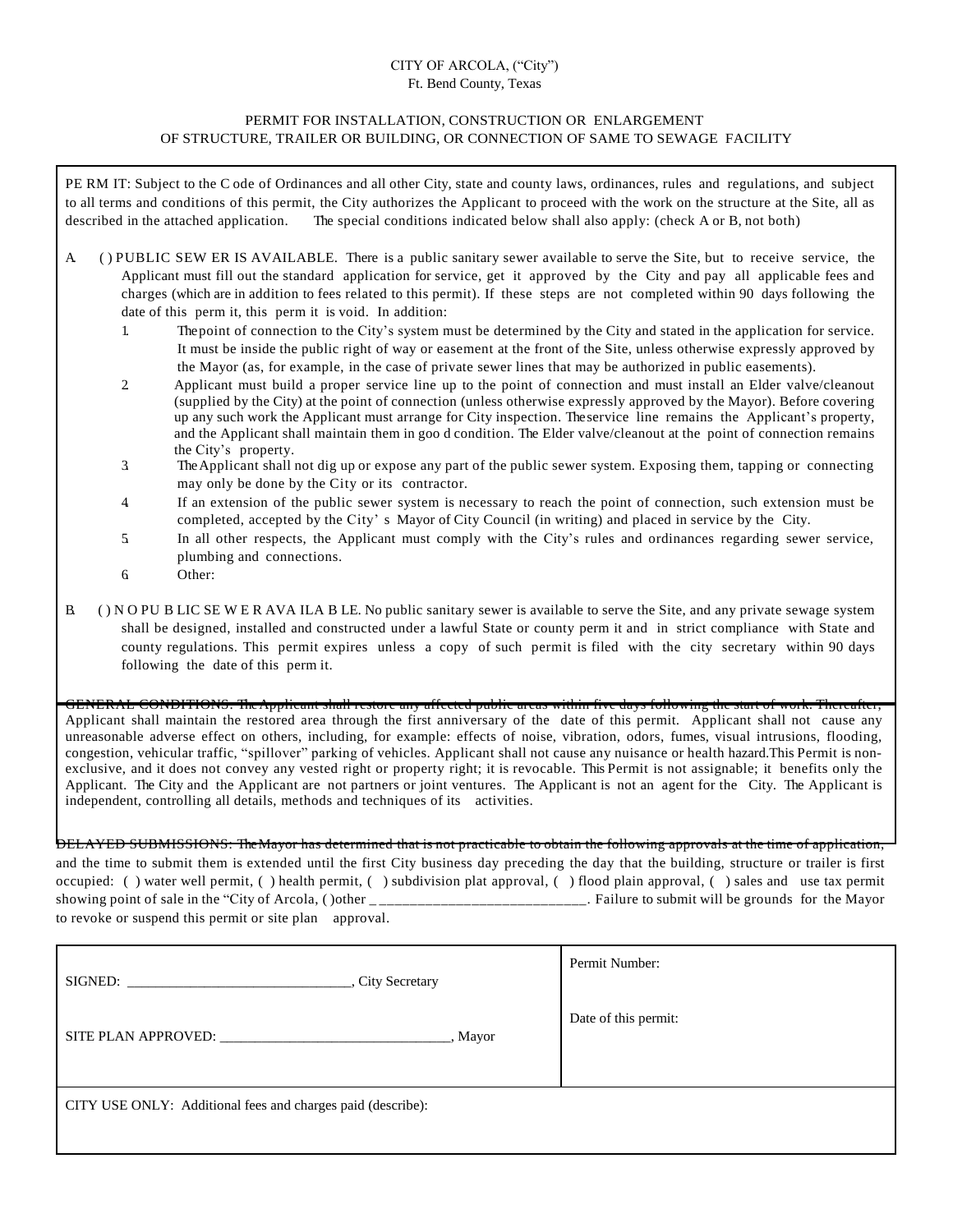#### INSTRUCTIONS

- 1. Use P-101 for construction, installation, enlargement of buildings or other sewage-generating structures, or connection of them to public or private sewage facilities.
- 2. Staple together all application and permit documents (including all attachments).
- 3. FILL IN ALL BLANKS.
- 6. Make sure the Applicant fills out completely and signs the application.
	- a. Make sure an authorized officer of the Applicant signs, if Applicant is an organization..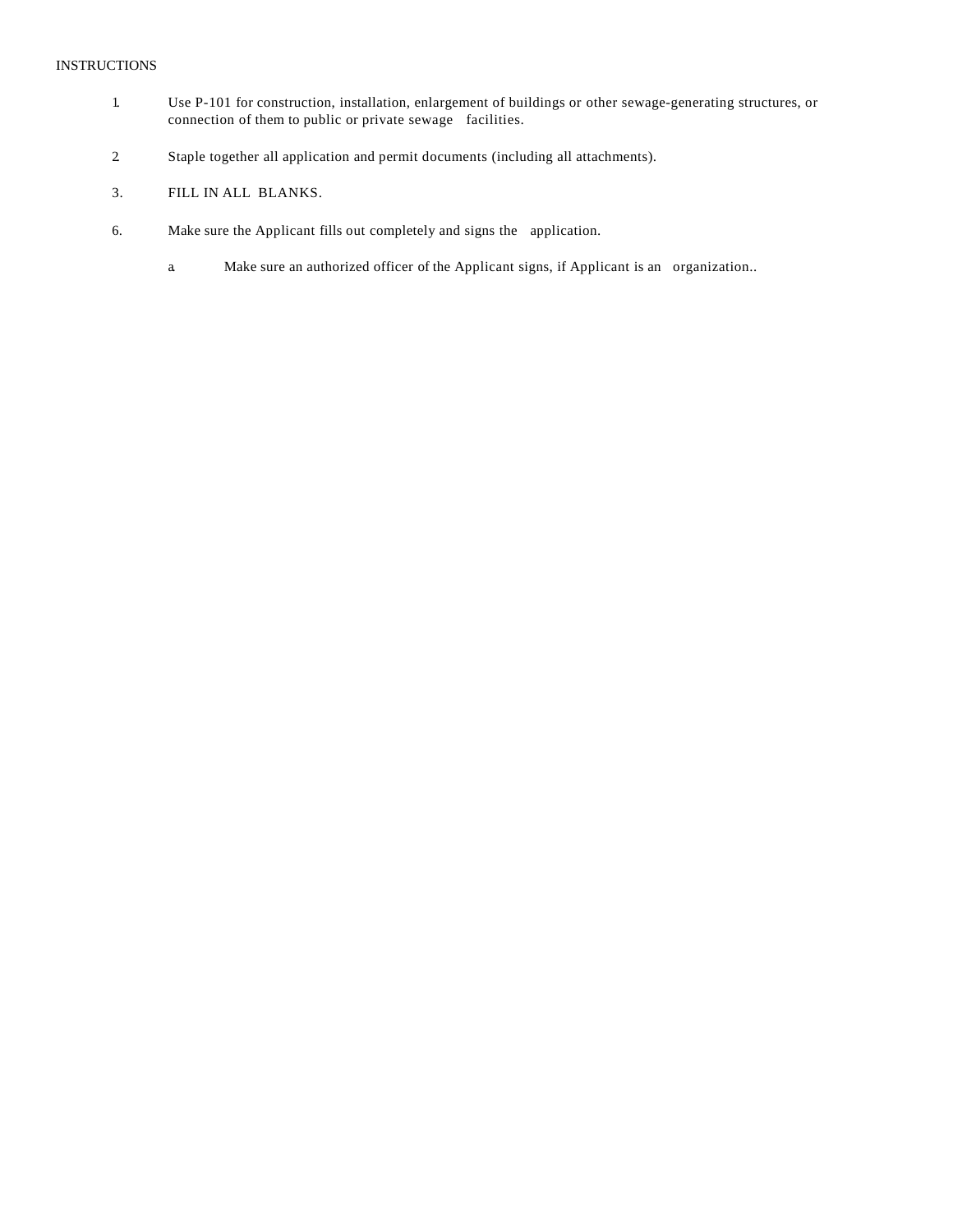

## **CITY OF ARCOLA Construction of Driveway and Culverts on County Easements and Right of Way RESIDENTIAL PIPE PERMIT APPLICATION 13222 Highway 6, Arcola, Texas 77583 Phone: (281) 431-0606 | Fax: (281) 431-1523**

## **APPLICANT INFORMATION**

| Applicant Name                                                                                                                                                                                                                                           |                                                                                                                                                                                                                                                                                                                                                                                                                                             |                                                                                                                                                                                                                                                                                                                                                                                                                                                                                                                                                                                                                                                                                                                                                                                                                                                                                                                                                                                                                                                                                                                                                                                                                                                                                                                                                                                                                                                                                                                                                                                                                                                                                                                                                                                                                                                                                                                                                                                                                                                                                                    |
|----------------------------------------------------------------------------------------------------------------------------------------------------------------------------------------------------------------------------------------------------------|---------------------------------------------------------------------------------------------------------------------------------------------------------------------------------------------------------------------------------------------------------------------------------------------------------------------------------------------------------------------------------------------------------------------------------------------|----------------------------------------------------------------------------------------------------------------------------------------------------------------------------------------------------------------------------------------------------------------------------------------------------------------------------------------------------------------------------------------------------------------------------------------------------------------------------------------------------------------------------------------------------------------------------------------------------------------------------------------------------------------------------------------------------------------------------------------------------------------------------------------------------------------------------------------------------------------------------------------------------------------------------------------------------------------------------------------------------------------------------------------------------------------------------------------------------------------------------------------------------------------------------------------------------------------------------------------------------------------------------------------------------------------------------------------------------------------------------------------------------------------------------------------------------------------------------------------------------------------------------------------------------------------------------------------------------------------------------------------------------------------------------------------------------------------------------------------------------------------------------------------------------------------------------------------------------------------------------------------------------------------------------------------------------------------------------------------------------------------------------------------------------------------------------------------------------|
| Applicant Mailing Address 2012 2022 2022 2023 2024 2022 2023 2024 2022 2023 2024 2022 2023 2024 2022 2023 2024                                                                                                                                           |                                                                                                                                                                                                                                                                                                                                                                                                                                             |                                                                                                                                                                                                                                                                                                                                                                                                                                                                                                                                                                                                                                                                                                                                                                                                                                                                                                                                                                                                                                                                                                                                                                                                                                                                                                                                                                                                                                                                                                                                                                                                                                                                                                                                                                                                                                                                                                                                                                                                                                                                                                    |
|                                                                                                                                                                                                                                                          |                                                                                                                                                                                                                                                                                                                                                                                                                                             | $\chi$ ip                                                                                                                                                                                                                                                                                                                                                                                                                                                                                                                                                                                                                                                                                                                                                                                                                                                                                                                                                                                                                                                                                                                                                                                                                                                                                                                                                                                                                                                                                                                                                                                                                                                                                                                                                                                                                                                                                                                                                                                                                                                                                          |
| Home Phone<br>Property Owner's Name                                                                                                                                                                                                                      |                                                                                                                                                                                                                                                                                                                                                                                                                                             |                                                                                                                                                                                                                                                                                                                                                                                                                                                                                                                                                                                                                                                                                                                                                                                                                                                                                                                                                                                                                                                                                                                                                                                                                                                                                                                                                                                                                                                                                                                                                                                                                                                                                                                                                                                                                                                                                                                                                                                                                                                                                                    |
| Property Owner's Mailing Address <u>example and the set of the set of the set of the set of the set of the set of the set of the set of the set of the set of the set of the set of the set of the set of the set of the set of </u>                     |                                                                                                                                                                                                                                                                                                                                                                                                                                             |                                                                                                                                                                                                                                                                                                                                                                                                                                                                                                                                                                                                                                                                                                                                                                                                                                                                                                                                                                                                                                                                                                                                                                                                                                                                                                                                                                                                                                                                                                                                                                                                                                                                                                                                                                                                                                                                                                                                                                                                                                                                                                    |
| $City$ and $(x)$ and $(x)$ and $(x)$ and $(x)$ and $(x)$ and $(x)$ and $(x)$ and $(x)$ and $(x)$ and $(x)$ and $(x)$ and $(x)$ and $(x)$ and $(x)$ and $(x)$ and $(x)$ and $(x)$ and $(x)$ and $(x)$ and $(x)$ and $(x)$ and $(x)$ and $(x)$ and $(x)$ a |                                                                                                                                                                                                                                                                                                                                                                                                                                             |                                                                                                                                                                                                                                                                                                                                                                                                                                                                                                                                                                                                                                                                                                                                                                                                                                                                                                                                                                                                                                                                                                                                                                                                                                                                                                                                                                                                                                                                                                                                                                                                                                                                                                                                                                                                                                                                                                                                                                                                                                                                                                    |
| <b>LOCATION OF PROPERTY</b><br>Subdivision<br>Precinct                                                                                                                                                                                                   | <b>Physical Address</b>                                                                                                                                                                                                                                                                                                                                                                                                                     |                                                                                                                                                                                                                                                                                                                                                                                                                                                                                                                                                                                                                                                                                                                                                                                                                                                                                                                                                                                                                                                                                                                                                                                                                                                                                                                                                                                                                                                                                                                                                                                                                                                                                                                                                                                                                                                                                                                                                                                                                                                                                                    |
| <b>SITE USE</b><br>Is there an existing driveway? Yes<br>New driveway                                                                                                                                                                                    | $\Box$<br>N <sub>0</sub><br>Add on                                                                                                                                                                                                                                                                                                                                                                                                          | Length of property frontage: _________ ft<br><u> La Carlo Carlo Carlo Carlo Carlo Carlo Carlo Carlo Carlo Carlo Carlo Carlo Carlo Carlo Carlo Carlo Carlo Car</u>                                                                                                                                                                                                                                                                                                                                                                                                                                                                                                                                                                                                                                                                                                                                                                                                                                                                                                                                                                                                                                                                                                                                                                                                                                                                                                                                                                                                                                                                                                                                                                                                                                                                                                                                                                                                                                                                                                                                  |
| Length $20'$ minimum and 40' maximum<br>COUNTY, must be attached.<br>planning construction.<br>upon Owner's property.<br>of court costs and legalfees.                                                                                                   | Number of drives:<br>Fort Bend County will only set the following pipe types: Concrete (tongue & groove), Corrugated Galvanized (all riveted) or Polyethylene.<br>If applicable, Applicant/Owner hereby expressly grants Fort Bend County access to property to accomplish the purposes of this Permit.<br>might arise hereafter, directly or indirectly attributable Fort Bend County's admittance and construction upon Owner's property. | By signing and submitting this permit application, I am stating that I am the owner of this property and I am aware of and agree to abide by the Fort<br>Bend County Regulations of Subdivisions and I am aware of Section 2, Item F in the Permits for the Construction of Driveways & Culverts on<br>County Easements and Right of Ways in Fort Bend County, and am responsible to obtain all other required permits and required pipe size<br>associated with the above mentioned property. Driveway and Pipe Permits shall provide that construction pursuant to the permit will be<br>commenced within six months and be completed within nine months from the date of the permit and that fees collected for said permits shall not be<br>refundable or transferable. I further understand the permit fee, in the form of a CASHIERS CHECK or MONEY ORDER payable to FORT BEND<br>Other permits may be required for development. Please contact the Fort Bend County Engineering Department for information on Building<br>and Floodplain permits as well as the Fort Bend County Health Department for information on On-Site Sewage Facility permits prior to<br>Applicant/Owner releases, acquits, and forever discharges Fort Bend County, its officials, agents, servants, and employees and all persons in privity<br>with Fort Bend County from any and all future claims or causes of action of any kind whatsoever, at common law, statutory or otherwise, which<br>Applicant/Owner agree to and shall indemnify, defend and hold harmless Fort Bend County, City of Arcola, and its elected officials, officers,<br>employees and agents, from and against any and all claims, losses, damage, causes of action, suits, and liability of any kind, including all expenses<br>of litigation, court costs, attorney's fees, bodily injury, sickness, disease or death as a result of the Fort Bend County's admittance and construction<br>Failure to possess or obtain required permits will result in legal action against the property owner as allowed by law, including payment |
| <b>Signature of Homeowner:</b>                                                                                                                                                                                                                           |                                                                                                                                                                                                                                                                                                                                                                                                                                             | Date                                                                                                                                                                                                                                                                                                                                                                                                                                                                                                                                                                                                                                                                                                                                                                                                                                                                                                                                                                                                                                                                                                                                                                                                                                                                                                                                                                                                                                                                                                                                                                                                                                                                                                                                                                                                                                                                                                                                                                                                                                                                                               |
| Signature of City (if applicable):<br>FOR CITY USE ONLY                                                                                                                                                                                                  |                                                                                                                                                                                                                                                                                                                                                                                                                                             | <b>Date</b> and <b>Date</b>                                                                                                                                                                                                                                                                                                                                                                                                                                                                                                                                                                                                                                                                                                                                                                                                                                                                                                                                                                                                                                                                                                                                                                                                                                                                                                                                                                                                                                                                                                                                                                                                                                                                                                                                                                                                                                                                                                                                                                                                                                                                        |

Pipe size Pipe sized by Date sized by Date sized Pipe sized by Date sized and Date sized B Date signed Permit fee was received **Received** By

Fee collected Permit Number